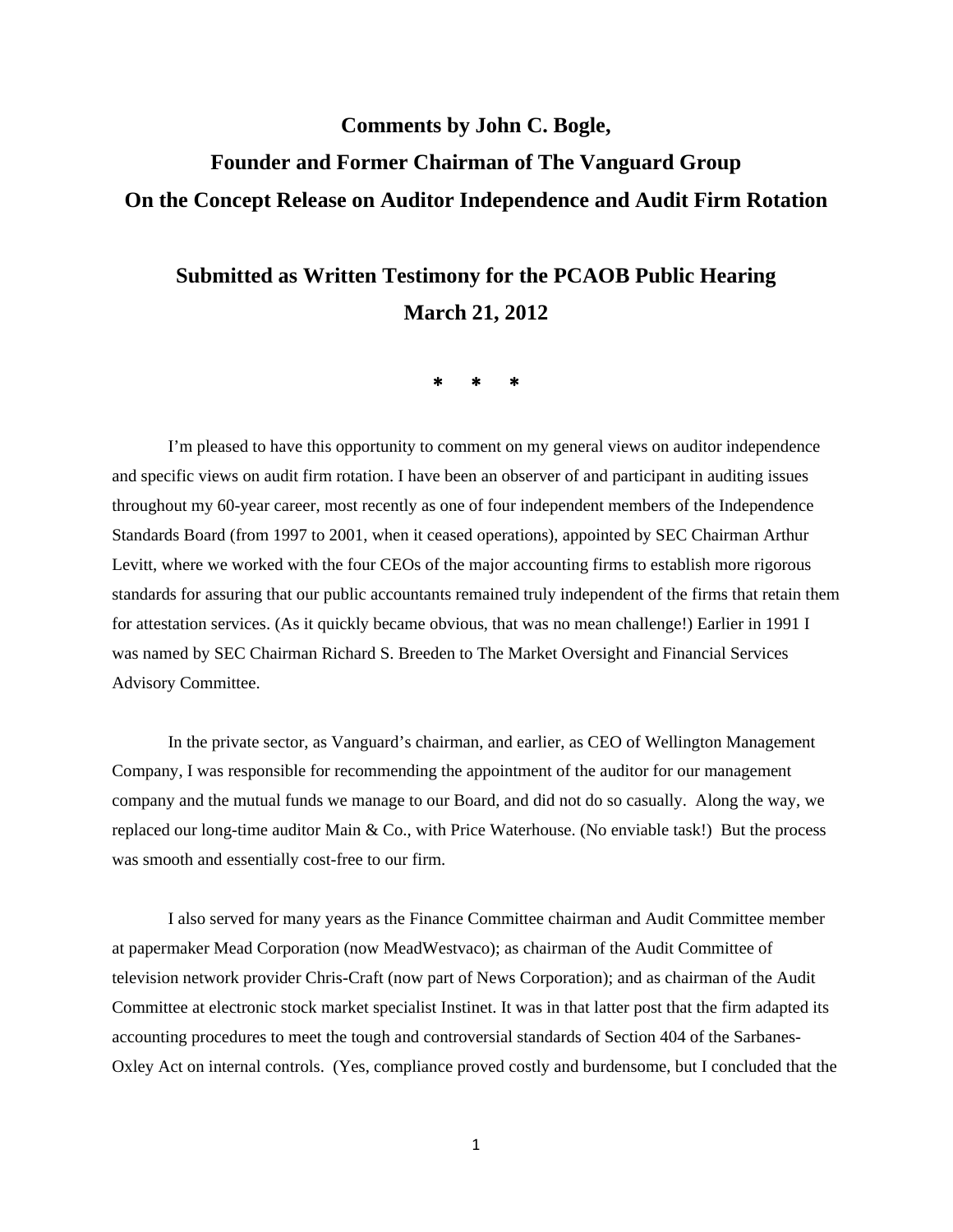tough standards established by the Congress were worthwhile. I supported them—as did our board of directors—without reservation.)

 My comments on auditor rotation are hardly the stuff of which headlines are made. While I do not believe that mandatory rotation would come close to resolving the plethora of issues surrounding auditor independence, such rotation would be a step in the right direction. "Independence" can be fairly defined as the requirement that "the audit be performed in a disinterested manner, free from influence by the client," and that the auditor should "exercise appropriate professional skepticism and make objective auditing judgments." But meeting that standard will call for much more than mere rotation.

 As to frequency of the mandatory rotation, I would think that a formal review of the existing auditor no later than at the 10-year mark of service would be reasonable, and that there should be a flat limit of 20 years for any audit firm's service with a client. While my own audit firm experience was limited to companies whose auditing issues seemed not particularly complex, my conclusion is that concern about the costs of rotation are generally rather exaggerated, and the benefits are understated.

Here, I take the liberty of expressing my strong reservation that the (theoretically wonderful) requirement that a "cost-benefit analysis," a requirement of federal regulators since 1993, is the paragon of common sense. In my experience, cost is usually within the realm of calculation; benefits too often are not. The costs of auditor rotation are wide-ranging and malleable (depending on the interests of those doing the arithmetic). What's to be said about the benefits? Surely our common sense and our instincts do not mislead us when we conclude that the benefits of auditor independence are far-reaching and create substantial (if immeasurable) value for our financial system and our society.

 To reach the ideal world of audit independence, the obvious solution is to have the audit firm retained by the providers of the firm's capital, rather than by its managers. (Don't laugh. I'm told that when the canny Scots sent all that capital to America in the mid-18<sup>th</sup>-century to help build our nation's vast cross country railroad system, they sent their own auditors along.) Today, however, nearly all of our publicly-held corporations have thousands of owners or even hundreds of thousands: One might have thought that as control of our corporations moved from a large group of relatively small individual owners to a small group of relatively large institutional investors, that control might be exercised. Institutional owners—mutual funds, public and private pension funds, endowment funds, trust companies, etc.—now hold 72 percent of all shares of U.S. corporations, up from 8 percent in 1950. The largest 25 of these investor/agents hold 56 percent of all shares—complete control … if they want it.) Perhaps the federal

2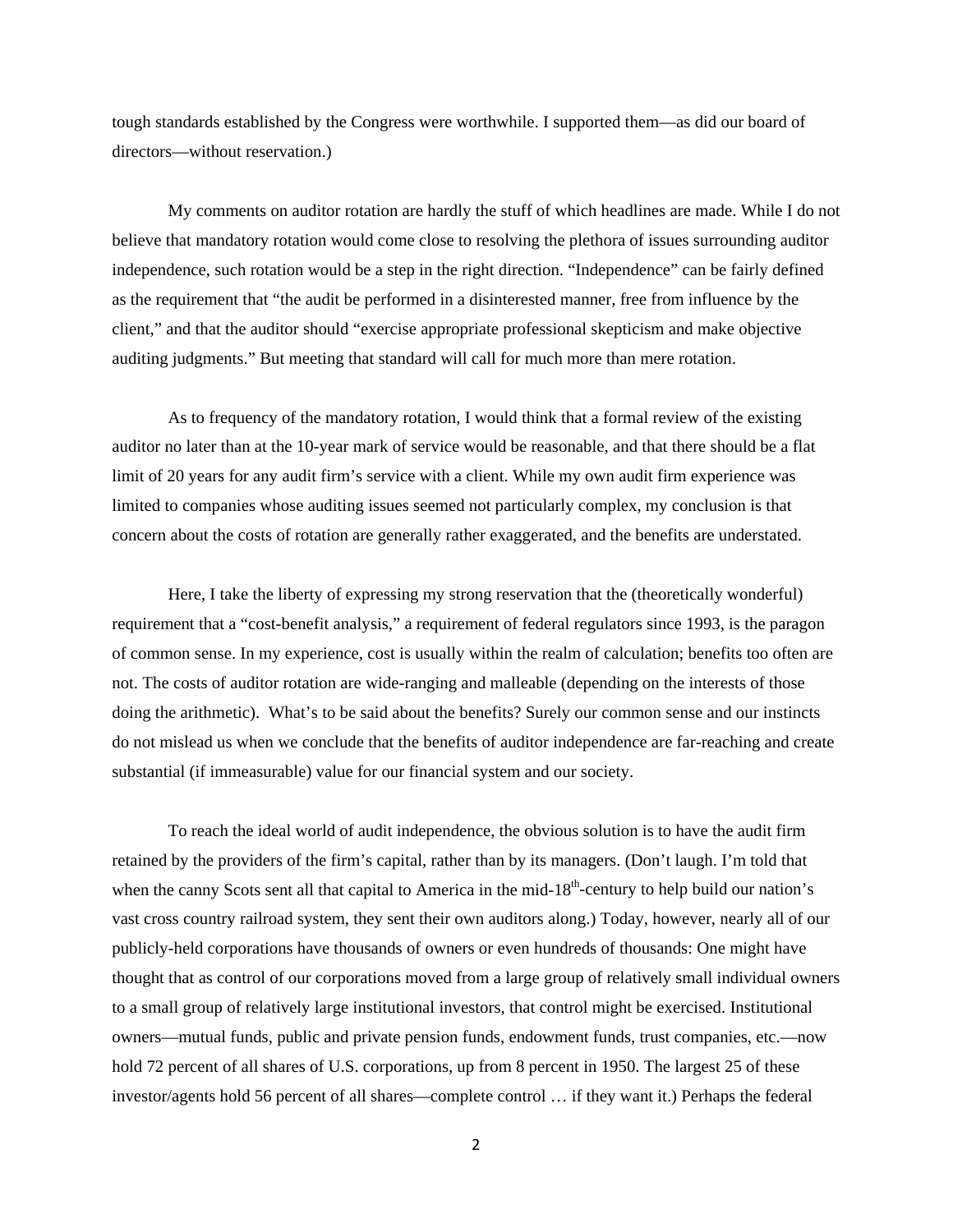government should act to arouse these sleeping giants as to the rights and responsibilities of stock ownership.

 Until then, I like the section of Sarbanes-Oxley that puts the audit committee—rather than management—in charge of hiring the auditor and overseeing the engagement. That extraordinary latent power is limited by the fact that it is the management that appoints the Audit Committee, and that even the most qualified of audit committee members rarely has the knowledge to analyze the issues especially the issues *behind* the issues—in depth. Perhaps the Audit Committee should retain its own consultant to assure that the significant issues surrounding the corporation's financial statement receive a full airing. (Management will not easily warm to this idea.)

 One of the pressures of the current era is the focus on building "corporate value," so often defined as a focus on the inevitably evanescent short-term stock price. But we all understand that it is the longterm intrinsic value of the corporation we should be focused on. Yes, over the long haul the two must be the same. (Ask Warren Buffett.<sup>1</sup>) But corporate financial statements and reporting often seem fixated on the stock price. It must be obvious that much of the financial engineering that goes on today is only for the here-and-now, and is inevitably zeroed-out over time. But corporate managers are focused on the price of the stock and "earnings guidance" that must be met, lest Wall Street's rancor be incurred.

 I have written much on the subject of accounting, and take the liberty of attaching excerpts from my books *Don't Count On It!* (Wiley, 2011) and *The Battle for the Soul of Capitalism* (Yale University Press, 2005), as well as my Seymour Jones Distinguished Lecture at NYU where I served as Henry Kaufman Visiting Professor in 2002. Among the subjects I take on are:

- Operating and pro forma earnings
- The role of public accountants as gatekeepers
- Earnings management
- Pension accounting and return assumptions
- Financial reporting improvements
- Fundamental accounting principles
- Option accounting

 $<sup>1</sup>$  In his 1996 letter to shareholders, Warren Buffett said "when the price of Berkshire-Hathaway stock temporarily</sup> over-performs or under-performs the business, a limited number of shareholders—either sellers or buyers—receive out-sized benefits at the expense of those they trade with. [But] over time, the aggregate gains made by Berkshire shareholders must of necessity match the business gains of the company."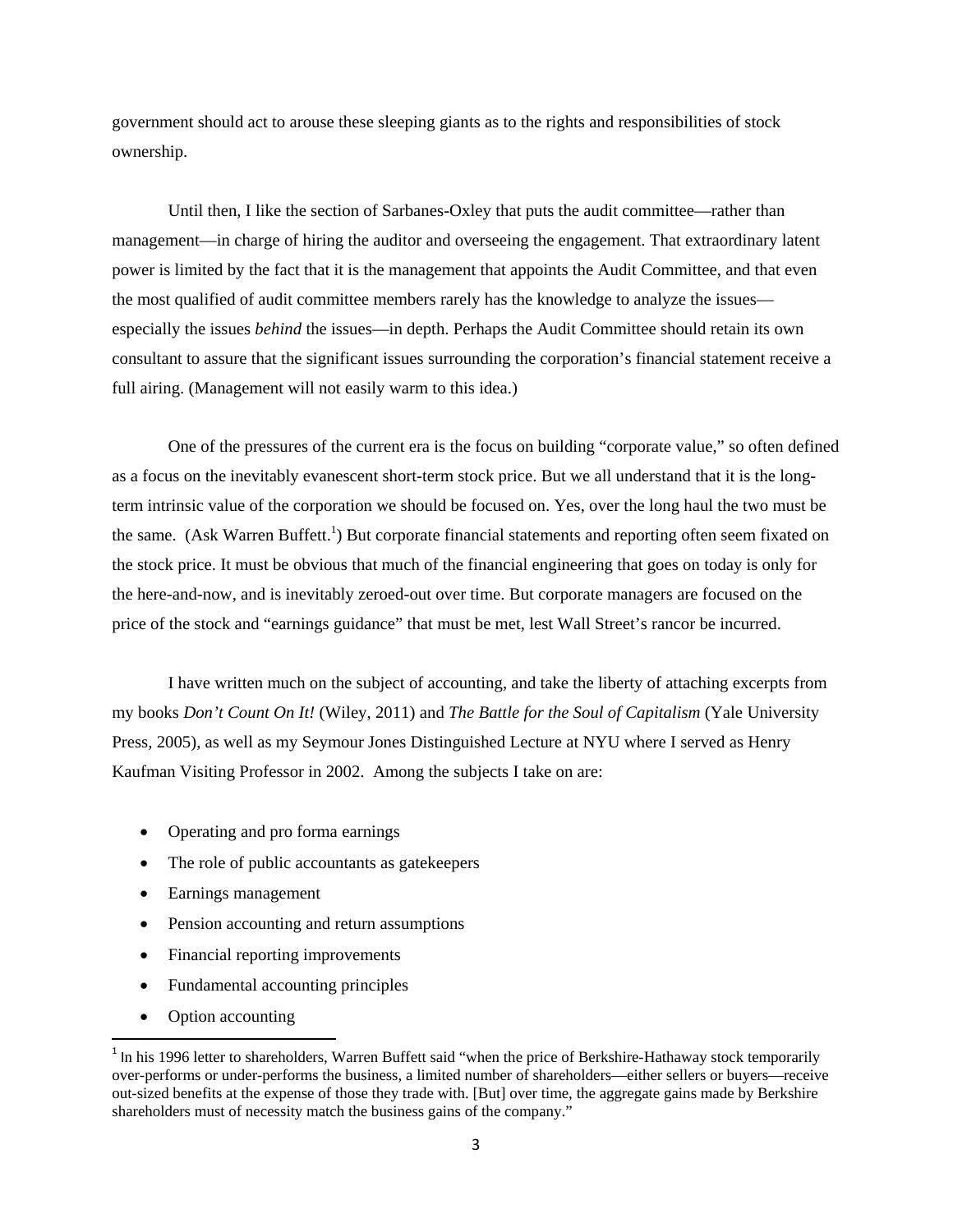• Tax shelters

Thank you again for the opportunity to express my views.

These excerpts are included in Attachment A.

John C. Bogle

Enclosure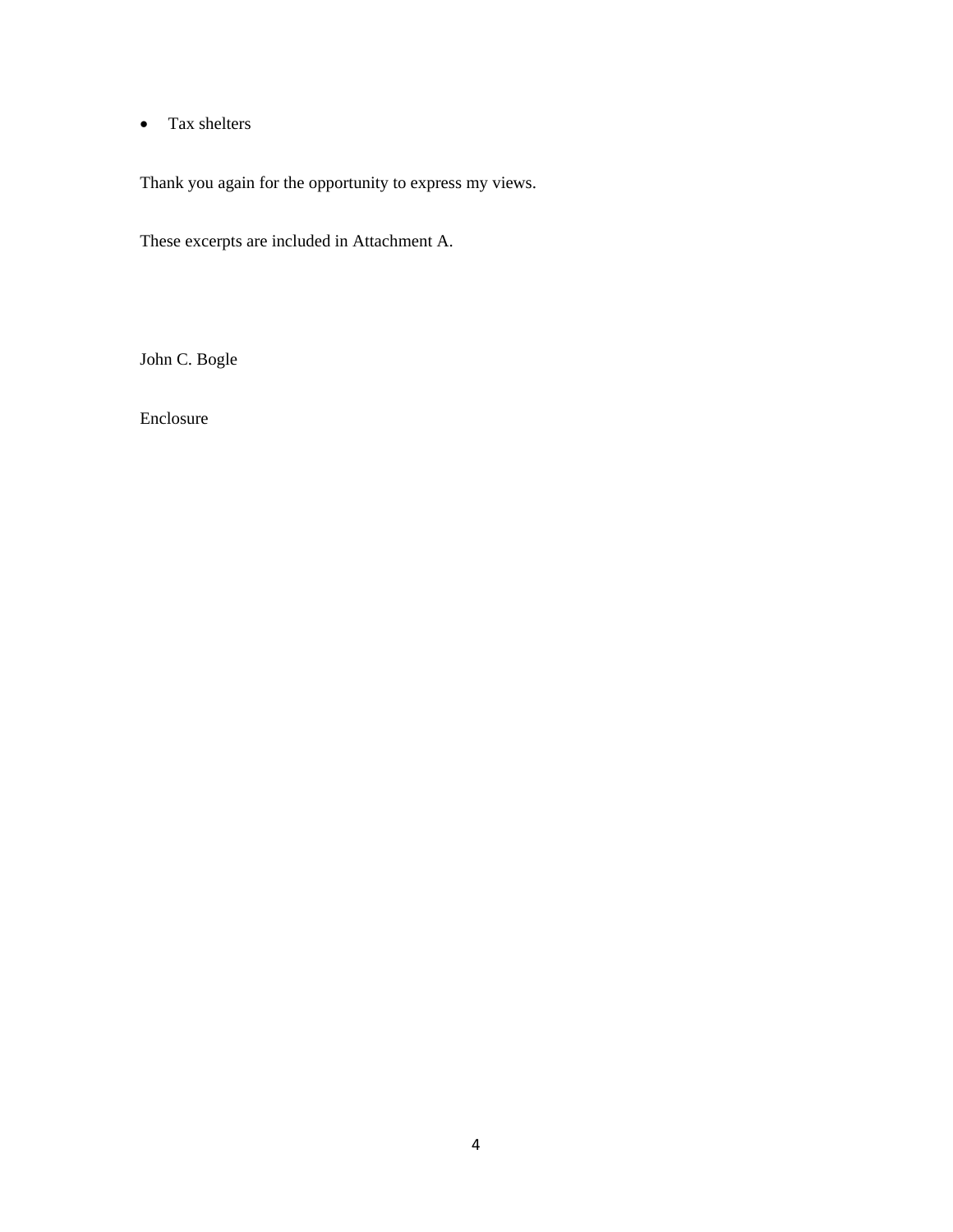# **Selected Excerpts from John C. Bogle, Founder and Former Chairman of The Vanguard Group Supplement to Written Testimony for the PCAOB Public Hearing March 21, 2012**

### **Excerpts from** *Don't Count On It!***, 2011**

## **Adapted from the Keynote Speech at the "Landmines in Finance" Forum of The Center for Economic Policy Studies at Princeton University,**

### **October 18, 2002**

 In a trend that has attracted too little notice, we have changed the very definition of earnings. While earnings reported to shareholders under generally accepted accounting principles (GAAP) had been the standard since Standard & Poor's first began to collect the data years ago, in recent years the standard has changed to *operating* earnings.

Operating earnings, essentially, are reported earnings bereft of all those messy charges like inventory revaluations and capital write-offs, often the result of unwise investments and mergers of earlier years. They are considered recurring, though for corporations as a group they recur, year after year, with remarkable consistency. For the record, reported earnings for the S&P 500 Index over the past decade have averaged \$51 per share, while operating earnings averaged \$61 per share. The illusory number that we could so easily count was 20 percent higher than the real number that we could actually trust.

What's more, we now have pro forma earnings—a ghastly formulation that makes new use (or, again, abuse) of a once-respectable term—that report corporate results net of unpleasant developments. Such "no bad stuff" calculations are one more step in the wrong direction. Even auditor-certified earnings have come under doubt, as the number of corporate earnings restatements has soared nearly 18-fold from 90 in 1997 to 1,577 in 2006. Does that sound like punctilious corporate financial reporting? Hardly. Indeed, it sounds like precisely its opposite.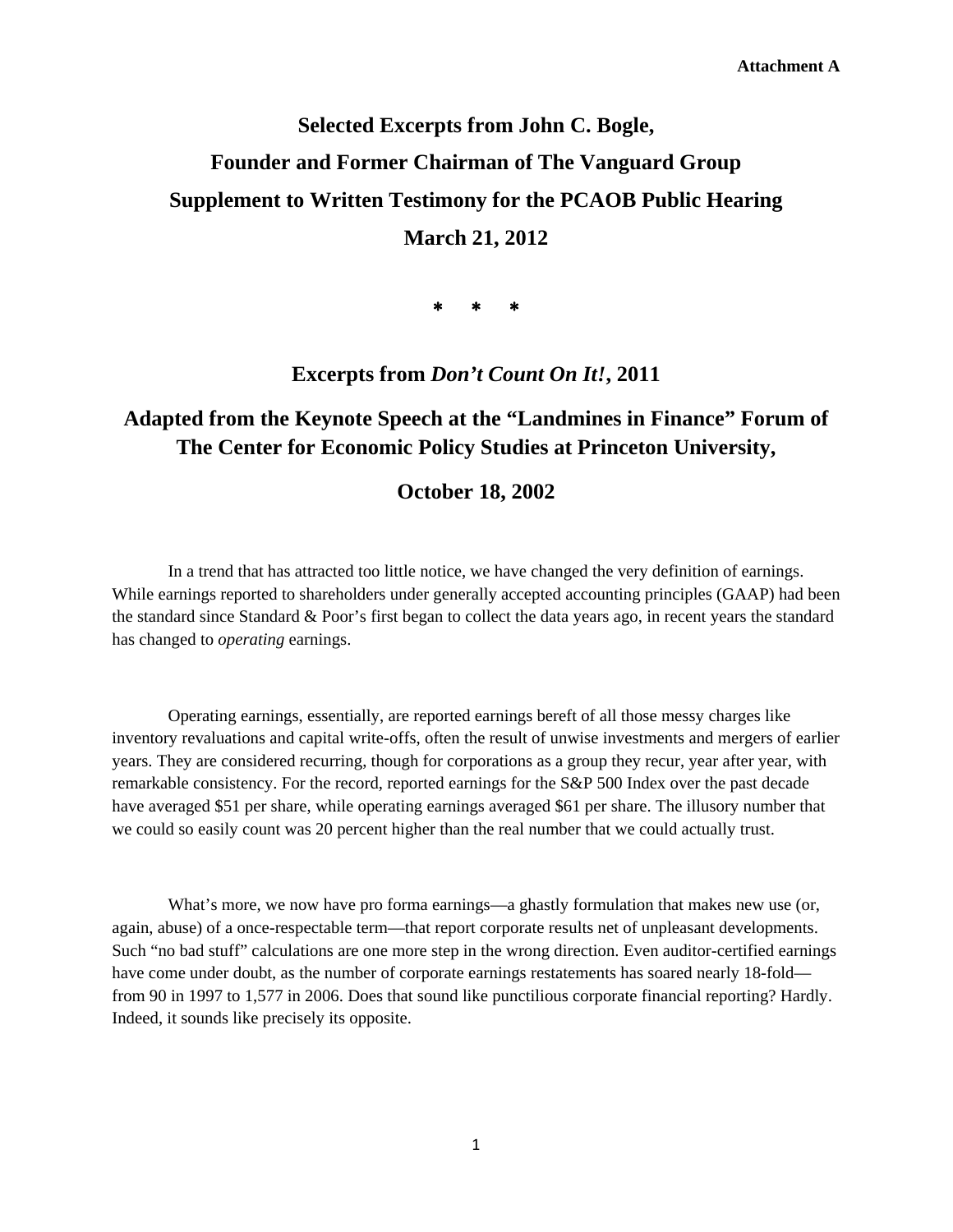Loose accounting standards (i.e., loose *counting*) have made it possible to create, out of thin air, what passes for earnings. One popular method is making an acquisition and then taking giant charges described as nonrecurring, only to be reversed in later years when needed to bolster sagging operating results. But the breakdown in our accounting standards goes far beyond that: cavalierly classifying large items as immaterial, hyping the assumed future returns of pension plans, counting as sales those made to customers who borrowed the money from the seller to make the purchases, making special deals to force extra sales at quarter's end, and so on. If you can't merge your way into meeting the numbers, in effect, just change the numbers. But what we loosely describe as *creative* accounting is only a small step removed from *dishonest* accounting.

Our financial system has, in substance, challenged our corporations to produce earnings growth that is, in truth, unsustainable. When corporations fail to meet their numeric targets the hard way—over the long term, by raising productivity; by improving old products and creating new ones; by providing services on a more friendly, more timely, and more efficient basis; and by challenging the people of the organization to work more effectively together (and those are the ways that our best corporations achieve success)—they are compelled to do it in other ways: ways that often subtract value from you, from me, and from society.

#### **Excerpts from** *The Battle for the Soul of Capitalism***, 2005**

#### **Public Accountants as Gatekeepers**

Yes, accountants argue that their "reputation risk" provides assurance to shareholders and the public that the attestation firm will hold fast to proper accounting standards. But those standards are technical, vague, and often easily subverted.<sup>1</sup> Further, the auditors' position ignores the countervailing argument that a rigid, principled firm that garners the reputation of never compromising one iota with its client on matters that involve some subjectivity may be taking an even larger risk—not only the risk of losing the client who tires of their pesky primness, but of chasing away potential clients who feel the

<sup>&</sup>lt;sup>1</sup> At one meeting of the Independent Standard Board, I asked the members of the profession whether the biggest reputation risk that an attestation firm faced would be a reputation for being rigid, tough, disciplined, and unyielding in demanding compliance with both the spirit and the letter of GAAP. It's unlikely that such a stand would be popular with their clients. But it goes further than that. As I have said about institutional money manager participation in corporate governance: *There are only two types of clients we don't want to offend—actual and potential.*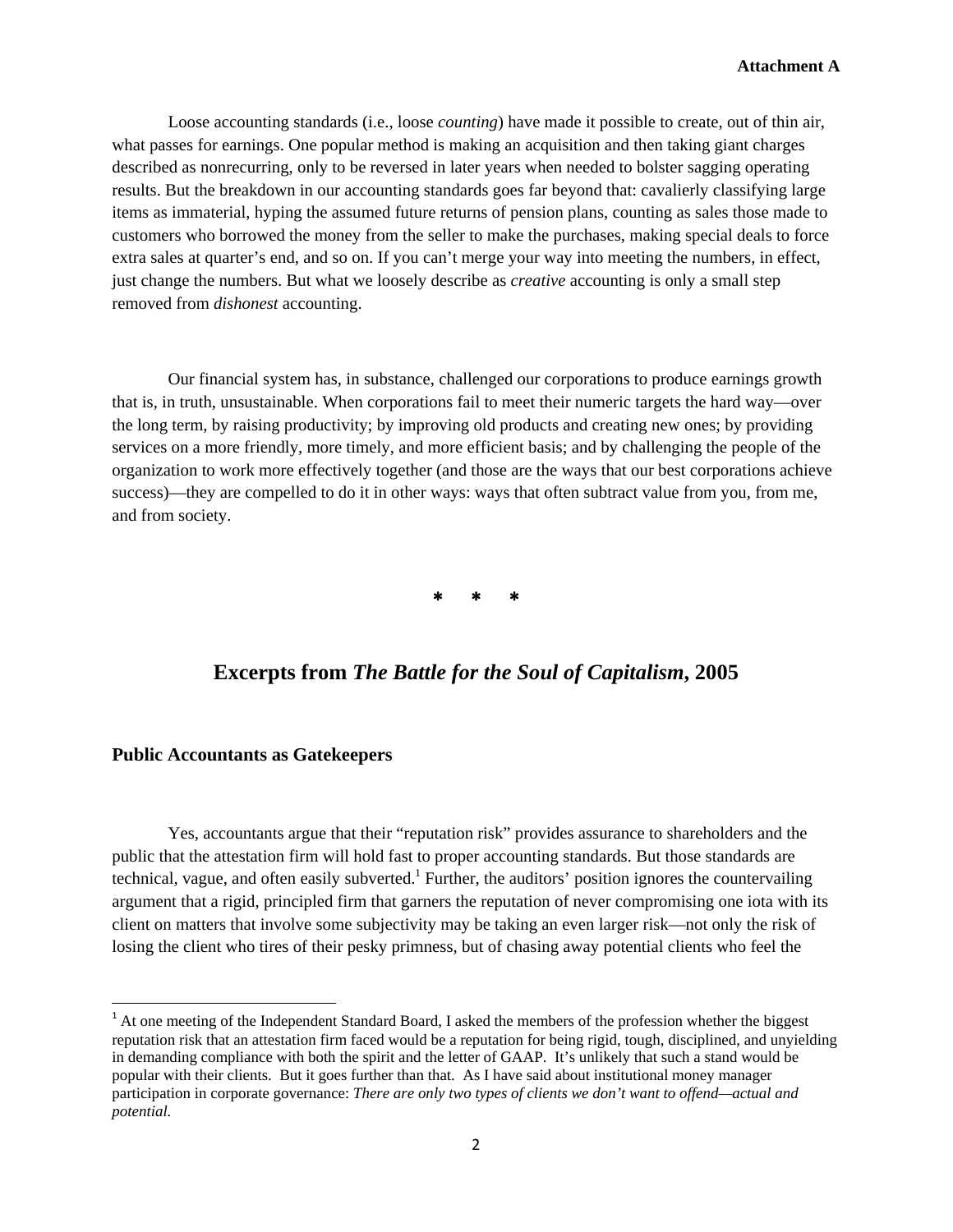same way. In any event, reputation risk proved a weak reed on which to lean in maintaining audit standards. Even as Enron went down, so did its so-called independent auditor, Arthur Andersen.

As managers promised quarterly earnings growth that became impossible to deliver as an operating matter, the added pressure on accountants to accede to management's demands was multiplied. Consequently, a company's *numbers* become more important than a company's *business*. This change is a direct contradiction to the advice given to his professional colleagues by James Anyon, America's first accountant, way back in 1912: "Think and act upon facts, truths, and principles, and regard figures only as things to express them. . . . So proceeding, [you will be] a credit to one of the truest and finest professions in the land." As we came to rely on figures to present facts, truths, and principles of shaky validity, the creative accounting of the recent era took us a long, long way from Mr. Anyon's eternal wisdom.

#### **"Pro Forma Earnings"**

Our accounting gatekeepers were silent partners with the managements they were obliged to audit in the acceptance of "pro forma earnings," the epitome of the era's financial shenanigans. As Humpty Dumpty might have told Alice, "When I report my earnings per share, it means just what I choose it to mean—neither more nor less . . . the question is who is to be the master—that's all." And so, for example, Yahoo! makes itself the master in this example: having telegraphed that its expected earnings for the third quarter of 2001 would break even, it reported in the first paragraph of its earnings release that its net income totaled one cent per share—"beating expectations." A footnote to the release pointed out that the pro forma earnings figure *excludes* "depreciation, amortization, payroll taxes on option exercises, investment gains and losses, stock compensation expenses, acquisition-related and restructuring costs." The *Wall Street Journal* reported that investors were "encouraged" by the news, doubtless pleased that Yahoo! exceeded expectations, even though it didn't actually have any earnings; in fact, Yahoo! *lost* four cents per share.

Yahoo! is not alone. The fact is that in 2001, 1,500 companies reported pro forma earnings—what their earnings *would* have been if all those bad things hadn't happened, and if all those customary costs of doing business had simply vanished. Ignoring the all-too-real costs of restructuring charges, asset writedowns from continuing operations, stock option expenses, and research and development systems purchased from other companies, of course, results in the substantial overstatement of the earnings that corporations report. As a result, the gap between *reported* earnings and *operating* earnings (before writeoffs) got completely out of hand. In the ten years ended 2000, for example, annual *operating* earnings per share for the S&P 500 Index typically exceeded *reported* earnings by 11 percent per year. What is more, while operating earnings as stated grew at a 9.0 percent rate, the growth rate tumbled to just 4.9 percent after adjustments only for pension and health care expenses and stock option grants, a reduction of 45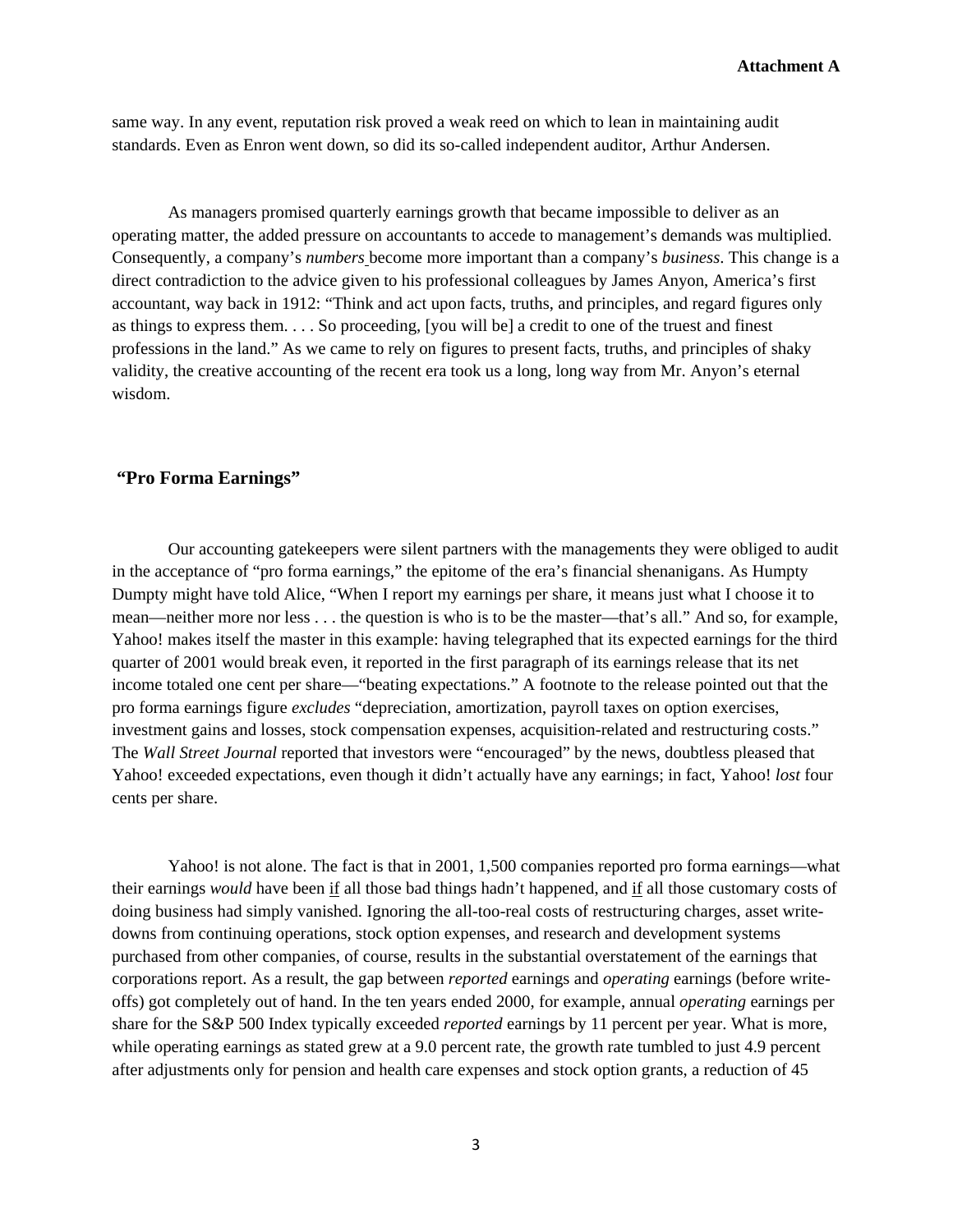percent. Yet few voices were raised to challenge this chimera, and "operating earnings" remains the financial community's principal measure of a stock's value.

#### **Managed Earnings**

During the 1990s, the idea of corporations providing quarterly earnings guidance took hold and quickly was followed by earnings management. "Exceeded expectations," or "met expectations" (or, heaven forbid, "failed to meet expectations") became the jargon of corporate America's financial reporting. Market participants anxiously awaited each company's quarter announcement, quickly comparing it with the earlier "guidance." What was ultimately revealed, however, is what we always knew to be true: relying on the accrual accounting that is the basis for corporate financial statements is an act of faith, no more, no less. As the eminent economist Peter Bernstein has written: "The financial statement records as revenues money not yet received. It excludes from expenses money actually paid out if spent on assets expected to produce revenues in the future." And when earnings guidance is given, there seem to have been few limits on the earliest possible recognition of revenues and the latest possible recognition of expenses. On some occasions, fraud was involved.

A 2004 study by Thomson Financial found that since 1998 companies have missed their analysts' expectations only 16 percent of the time. The remaining 84 percent of the time they at least met expectations—23 percent exactly, another 22 percent by an additional one penny per share, and 39 percent by more than one penny—remarkable predictability, during good times and bad times alike, in complicated businesses with many lines of endeavor. It was, of course, "too good to be true."

For such performance defies common sense. Thoughtful investors know that while business growth may follow rough trend lines, quarterly surprises are inevitable. Accounting results that show otherwise are nonsense. Although it seems absurd that a company that misses its guidance by a mere penny can see its market capitalization promptly plummet by several billions of dollars, in a certain way the logic is unexceptionable: if, with all that financial pushing and pulling and stretching, the company nonetheless falls short of its guidance, it is only a matter of time before the chickens come home to roost in the form of a major negative surprise.

#### **Future Pension Fund Returns**

Nowhere is the fiction of managed earnings more apparent than in the assumptions of future returns made by corporate pension funds. Over the past decade the yield on the ten-year U.S. Treasury bond has plummeted from 7.9 percent to 4.2 percent—a drop of 45 percent—and the prospective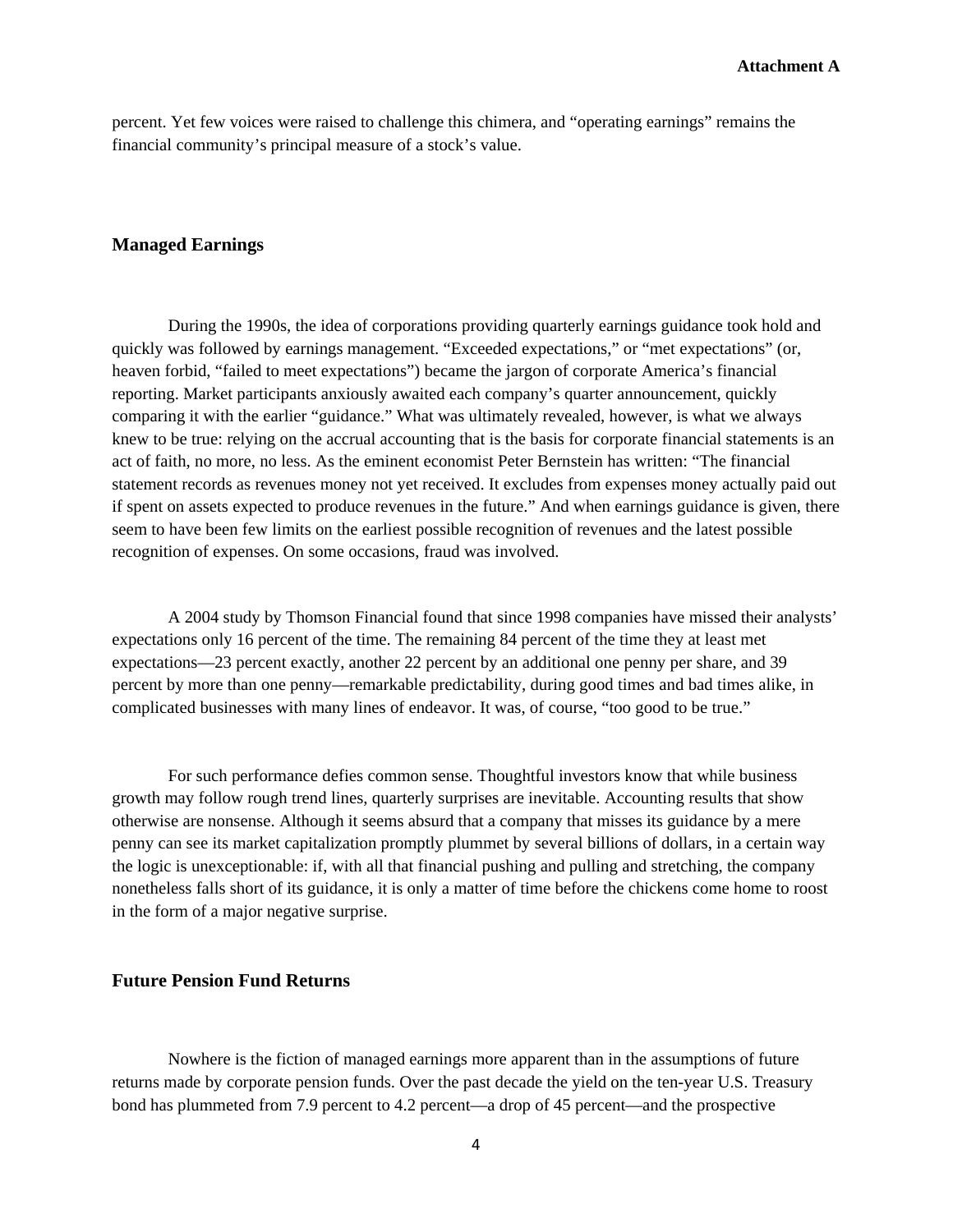investment return on stocks (dividend yield plus assumed 5 percent earnings growth) has fallen by 15 percent, to 6.8 percent. For a typical pension portfolio (60 percent stocks, 40 percent bonds), the expected market return would be 5.8 percent. Yet in 2004, the average corporate pension fund assumed a future annual return of 8.6 percent, 35 percent higher. To make a bad situation worse, neither return takes into account investment costs, nor leaves a reserve against the unexpected. The fact is that pension funds should probably be counting on future annual long-term returns, net of investment costs, of something like 5 percent per year. (I cover this subject in greater depth in chapter five.)

Manipulating pension returns has played a major role in enabling corporations to manage their earnings, for in few other places on the corporate books are unbridled estimates of assets and liabilities so easy to adjust. Yet, it is only in recent years that pension projections have become the stuff of scandal— "pension deficit disorder," using the inspired phrase of Morgan Stanley strategist Henry H. McVey—and the Securities and Exchange Commission (SEC) is investigating the issue. We shall learn much more about how corporations—in league with their highly paid actuarial consultants—have managed earnings by managing their pension assumptions.

#### **Let the Sunlight Shine on Accounting**

Given the enormous latitude accorded by the Generally Accepted Accounting Principles, owners must demand, and managers must provide, full disclosure of the impact of significant accounting policy decisions. Indeed, perhaps corporations ought to be required to report their earnings both on a "most aggressive" basis (presumably what they are reporting today) and on a "most conservative" basis as well. Seriously, why not report a range, along with reasons for the differences, and let investors decide if the differences are meaningful or not.

Another improvement would be requiring corporations to make their federal tax returns available to the public, perhaps summarized in their annual reports. (Owners of more than 1 percent of a corporation's stock already have the right to examine its federal tax returns.) It is widely understood that the earnings that corporations report to the Internal Revenue Service are almost invariably lower than the earnings they report to shareholders, and an understanding of the differences is crucial to informed analysis. Interestingly, tax return information is the basis for the aggregated corporate earnings reported by the Department of Commerce, which found that corporations were consistently "misreporting on income tax returns." The Commerce data are adjusted for this "understatement of income," which totaled \$772 billion in 1996–2001 alone (most recent data available).

Over time, we must develop a set of common principles for reporting earnings and presenting balance sheets. We also must establish a rigorous standard of full financial disclosure that goes beyond simple compliance with accounting rules. Corporate books and records and corporate tax returns should be opened up to all interested parties, certainly including the millions of shareholders who together own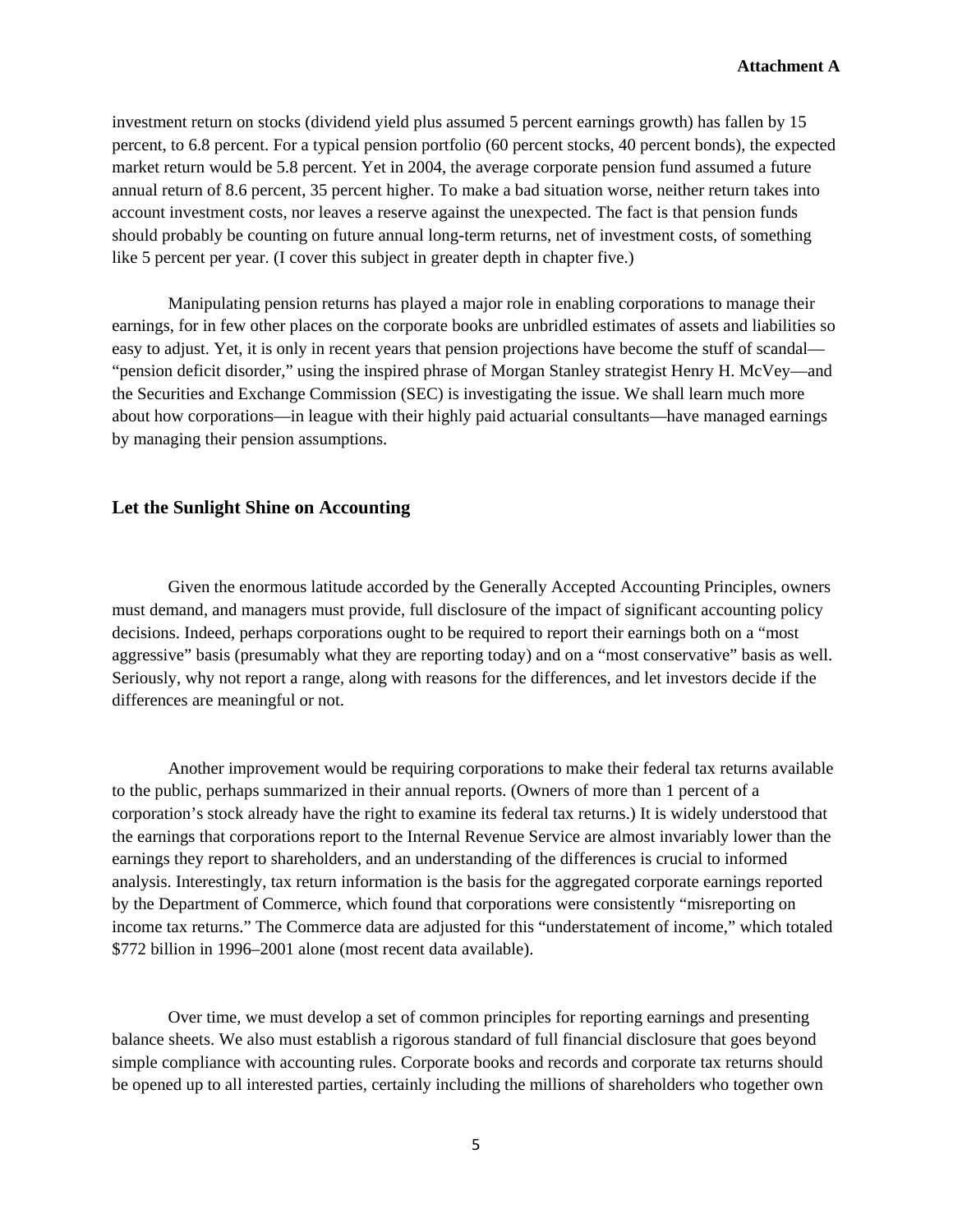the corporation, either directly or through mutual and pension funds, just as we would if the corporation had a single owner.

#### **What Were Investment Professionals Thinking?**

Were professional security analysts and money managers probing deeply enough into the financial engineering that was going on behind the scenes? Let me relate a personal experience. In 1997, SEC chairman Arthur Levitt commissioned the U.S. Independence Standards Board to consider the state of financial reporting, focusing on whether auditors were in fact independent of the clients for whom they were providing attestation services.

In the course of the ISB's work, we retained a respected consulting firm (Earnscliffe Research and Communications) to prepare a study assessing the perceptions of various constituencies regarding the concept of auditor independence and objectivity. The firm interviewed 133 senior executives, from constituencies that included CEOs and CFOs of SEC registrants, audit committee chairs, audit partners, and research analysts from both the "sell side" and the "buy side."

#### **A Clean Bill of Health for Financial Reporting?**

Chairman Allen and I also met with a small group of experienced and financially astute securities analysts from eight major money management firms. In that meeting, these experts expressed comfort with the integrity of both accountants and financial statements, albeit with a general willingness to accept that the auditor, paid by the client, cannot be truly independent. They also expressed the belief that the auditor's "reputational capital" would prevent fraud. (No one noted that an auditor with a reputation for standing rigidly against the demands of management would likely not be in business for very long!) Only one analyst among the eight, Trevor Harris of Morgan Stanley, expressed a serious concern: "Auditors have stopped thinking for themselves and have become clerks who are hiding behind rules (for example, post-retirement health care benefits), and putting form ahead of substance." He expressed "serious concern with the integrity of financial statements, which are sure to be revealed when the stock market collapses."

The survey itself clearly indicated that the concerns Harris expressed were not widely shared, and financial reporting and auditing were given a clean bill of health. In its November 1999 report, Earnscliffe reported a clear consensus among executives that "the standard of financial reporting in the U.S. was excellent . . . that the actual figures being reported were painting an accurate picture of the financial health of the company involved . . . [that] very few believe the auditors have much to do with aggressive earnings management . . . [and that] most financial reporting could be trusted." As to the provision of both audit and consulting services to the same client, "almost everyone favored disclosure over prohibition." While some of those surveyed expressed concern about earnings management, the consensus was that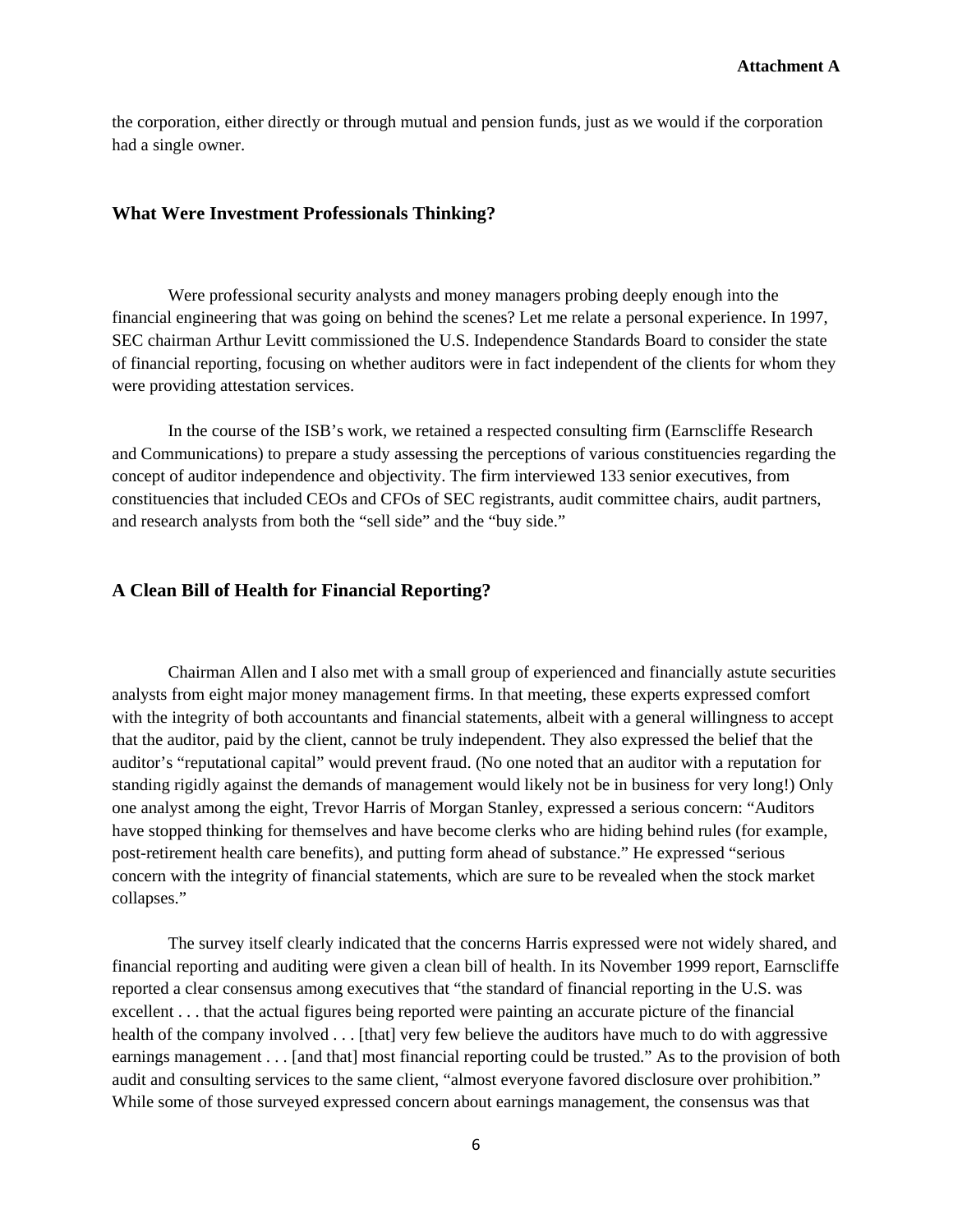"the SEC had overstated the problem of auditor independence, and worried that over-regulation would drive good people out of the [auditing] profession."

When the Earnscliffe report was published, the AICPA engaged in a bit of hyperbolic breastbeating: "We share the report's view," the AICPA proudly proclaimed, "that the state of financial reporting in the United States is *extremely strong* . . . and agree that the media have created a perception that there is a serious problem where *none* exists." (Italics added.)

Do tell! Six years and one great bear market later, we now know that the sunny but naive conventional wisdom of that earlier era—shared not only by CEOs and CFOs, and by audit committee chairmen and auditors, but by security analysts as well—turned out to be the platitudes of the selfinterested. Most members of the investment community, broadly defined, were participants in the happy, ingenuous, and mutually advantageous, conspiracy, sometimes unwitting, sometimes clearly not. As the stock market soared to its hitherto unimaginable peak in early 2000, the madness of the crowds of investment America's knowledgeable, professional market participants finally encompassed almost all investors.

## **Public Accounting: Profession or Business?**

# **Excerpts from The Seymour Jones Distinguished Lecture at the Vincent C. Ross Institute of Accounting Research Stern School of Business, New York University John C. Bogle Founder, The Vanguard Group**

#### **Henry Kaufman Visiting Professor of Business, New York University**

#### **October 16, 2000**

Being for independence is a bit like being for God, for motherhood, and for the American way. For the relationship between auditor and client is complex—beginning with the fact that it is the client who pays the auditor for its services, creating an interdependency that is anything but independence. Long ago, we made a societal decision to accept that conflict because, simply put, we couldn't figure out any arrangement that was better. A system of mandatory audits by a Federal agency, for example, would probably have been intolerable even to those most disposed toward using government as the first line of attack in dealing with any other national issue.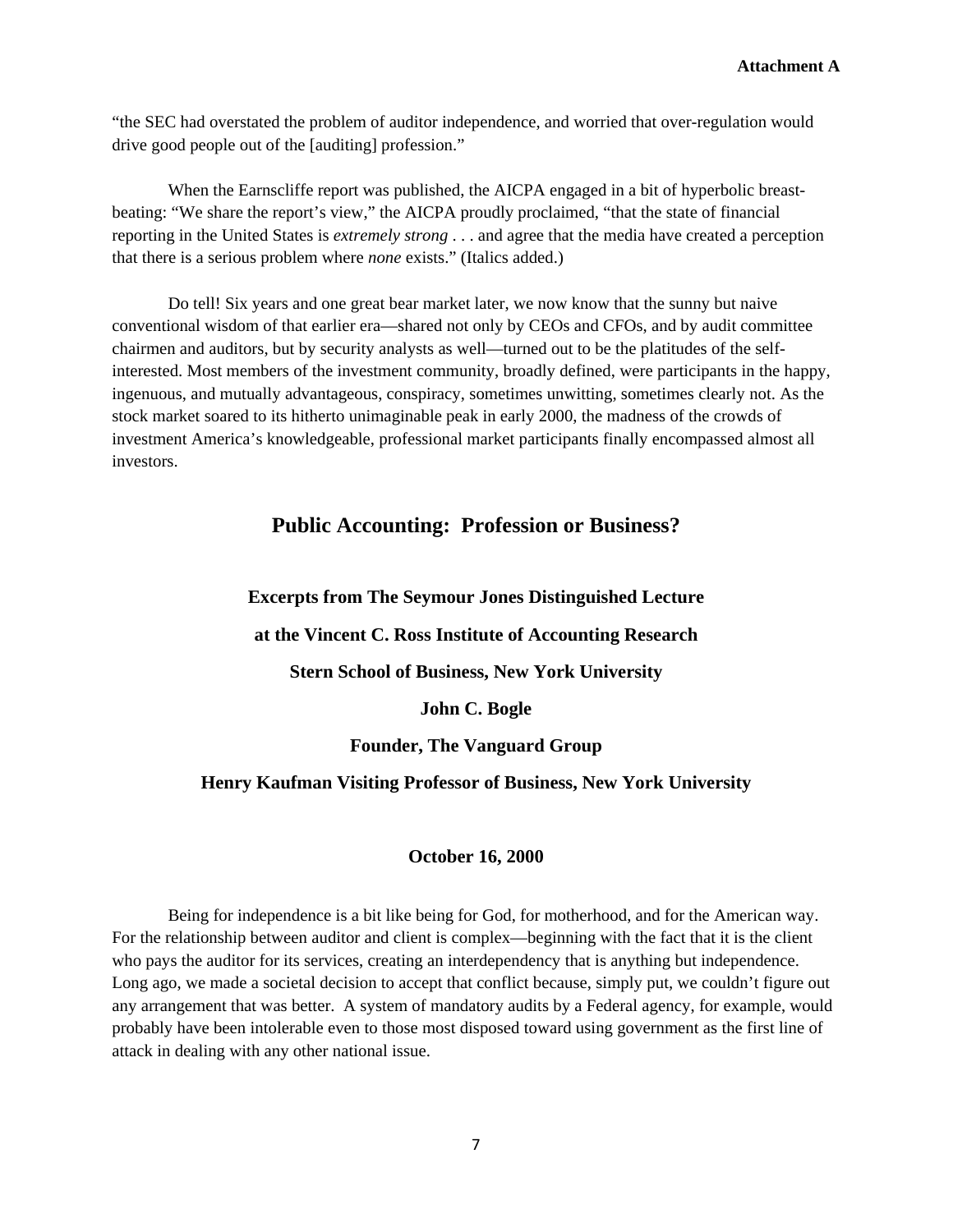I came to the Board with but a single preconception: A growing concern that the many of the great professions that have served our society so well are moving rapidly toward becoming businesses, a trend that, if taken to the extreme, would undermine the sound and durable principles on which they were founded. In the dog-eat-dog, money-driven, competitive world in which we live today, I suppose it would be surprising were it not so. And surely many benefits have resulted: A greater appetite for enterprise growth, likely for greater efficiency and organizational certainty, perhaps even for greater creativity and innovation. Such benefits are not to be disdained. But those benefits can carry a societal cost—a diminution of traditional standards, a reduction in focus on clients, and, at least in some fields, an increase in costs. But the heart of the matter is that there is a difference, however difficult to measure, between a business and a profession. When that line is crossed, we as a society are the losers.

#### **Current Issues—October 2000**

Disturbing issues that affect the profession today. First is the question of basic accounting principles. Can the accounting principles that have served the Old Economy so well over so many years properly be applied to the New Economy? While that seemingly omnipotent master, "the stock market" may be telling the profession that the 1930s-based model of reporting doesn't work any more, please don't write off too hastily the possibility that the model may be right and the market wrong. And don't forget that no matter what "the market" may say today, its level on future tomorrows well down the road will—not may—be determined by earnings and dividends.

Second is the question of earnings management. I noted in a speech a year ago, we live in a world of managed earnings. While it is corporate executives who do the managing, they do so with at least the tacit approval of corporate directors and auditors, and with the enthusiastic endorsement of institutional investors with short-term time horizons, even speculators and arbitrageurs—a "happy conspiracy" as I called it then. Like it or not, corporate strategy and financial accounting alike focus on meeting the earnings expectations of "the Street" quarter after quarter. The desideratum is steady earnings growth—manage it to at least the 12% level if you can—and at all costs avoid falling short of the earnings expectations at which the corporation has hinted, or whispered, or "ballparked" before the year began. If all else fails, obscure the real results by merging, taking a big one-time write-off, and relying on pooling-of-interest accounting (although that procedure will soon become unavailable). All of this creative financial engineering apparently serves to inflate stock prices, enrich corporate managers, and to deliver to institutional investors what they want.

But if the stock market is to be the arbiter of value, it will do its job best, in my judgment, if it sets its valuations based on accurate corporate financial reporting and a focus on the long-term prospects of the corporations it values. The market today seems to be focusing at least a bit more on those verities, but there is still much room for improvement. For while the accounting practices of America's corporations may well be the envy of the world, our nation's financial environment has become permeated with the concept of managed earnings. There is a "numbers game" going on, and pro forma